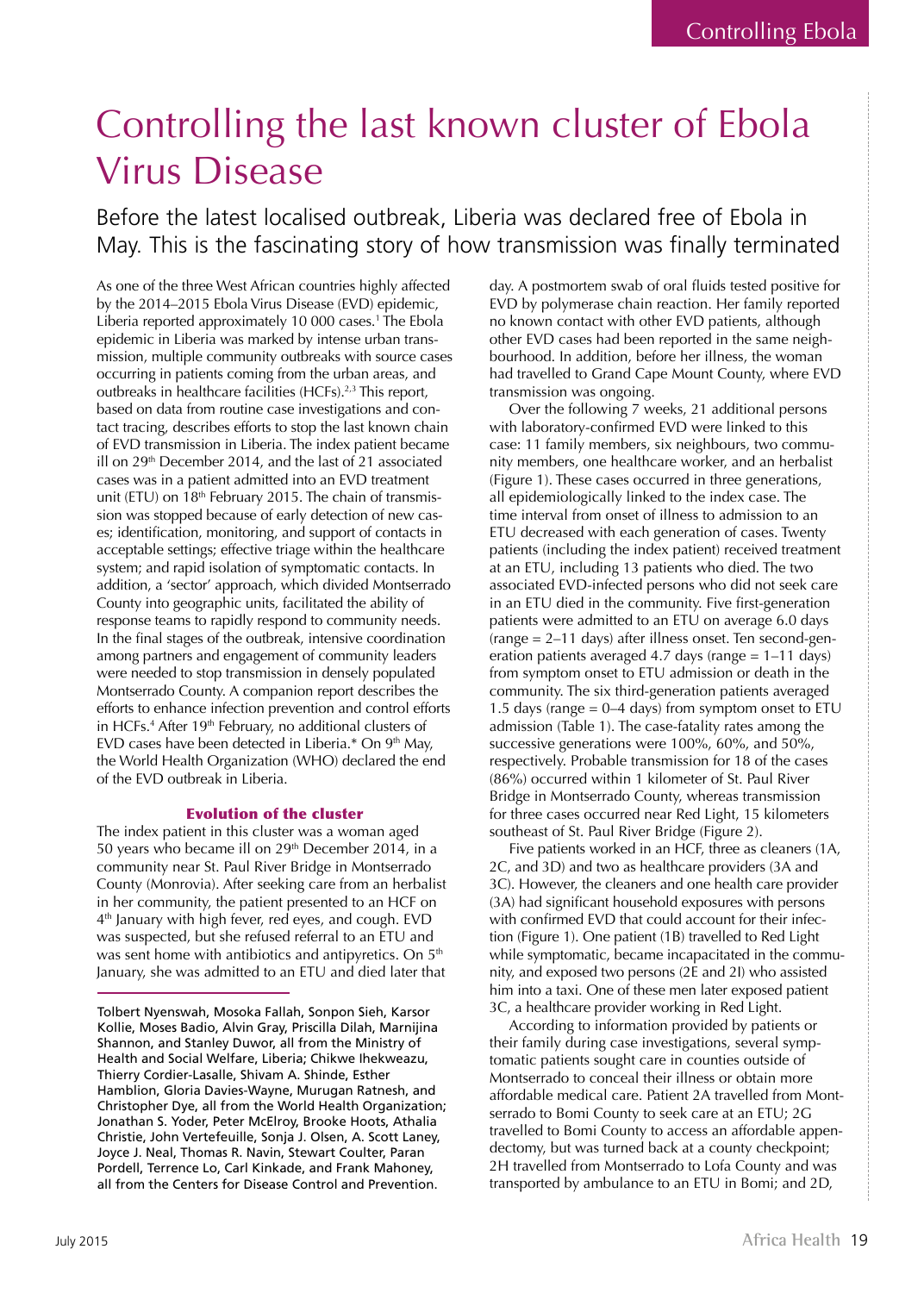

Abbreviations:  $D = dead$ ;  $A = alive$ ;  $R = recovered$ .

\* In this transmission network diagram, date of onset of Ebola symptoms of confirmed cases (dot) is followed by a period of infectiousness (dotted line); time from date or isolation or safe burial to onset of the next generation case (black arrow); and time from date of isolation or safe burial to final disposition (solid black line). Dot colour represents generation. Cases are identified by a two character abbreviation: generation number and sequential lettering based on onset date. Survival status is indicated after each case abbreviation.

*Figure 1: Transmission diagram for the last known cluster of Ebola Virus Disease cases (N=22) - Liberia, 29th December 2014 - 5th March 2015\**

to avoid detection, travelled to Margibi County under a different name, sought care twice from a non-ETU HCF, and died there in the community (Figure 1). His wife (3E) resided in Margibi County and became infected while caring for him. At least eight patients sought care at non-ETU HCFs before their EVD diagnosis in nine facilities in Montserrado County and one in Margibi County, exposing a total of 166 healthcare workers.4

In several instances, challenges with HCF triage contributed to missing patients with suspect or probable EVD. One patient (1A) tested positive for malaria and was sent home from an HCF. One initially afebrile patient (2G), with clinical symptoms consistent with appendicitis or pelvic inflammatory disease, received care at two clinics and was hospitalised at a third facility for 7 days before being transferred to an ETU. A symptomatic, high-risk contact (3C) under daily monitoring, presented for care at an ETU but was sent home despite a history of exposure to body fluids of a confirmed EVD patient because his temperature was <100.4°F (<38.0°C). Two days later, he presented with symptoms at the non-ETU HCF where he worked and was sent to an ETU, where EVD was confirmed.

Contact tracing identified 745 contacts for this cluster over the 6-week period, including the 166 healthcare workers from 10 HCFs.4 During the response to this cluster, considerable efforts were made to address

known contacts; 60% of first and second generation and 100% of third generation cases were in persons who were known contacts (Table 1). Several patients in the cluster denied EVD symptoms or exposure to persons with confirmed EVD when seeking care, reportedly because of fear of community stigma and apprehension of ETUs. At least one child (1D) was hidden from contact tracers when they visited. Persons who initially presented to non-ETU HCFs were less likely to be listed as contacts; two (25%) of eight persons who initially presented to non-ETUs were known contacts, compared with 13 (93%) of 14 who first presented for care at an ETU. Although guidance called for immediate isolation of symptomatic contacts, nine (75%) known contacts were isolated  $\geq$ 2 days after symptom onset. The last confirmed case in this cluster (3F) was in a person admitted to an ETU on 18<sup>th</sup> February and discharged on 5<sup>th</sup> March. The last cluster-associated contacts who did not become ill exited monitoring on 11<sup>th</sup> March.

the needs of high-risk contacts (e.g., those with documented exposure to body fluids of persons with confirmed EVD). In some instances, contacts agreed to homebased quarantine, and groups of contacts agreed to facility-based observation (i.e., direct daily symptom and temperature monitoring in an HCF), where they could be immediately isolated if symptoms developed, without risk of community transmission. Incomplete contact tracing contributed to the persistence of this cluster; only 15 (68%) of the cases were in persons listed as

### **Discussion**

This network of EVD transmission in Liberia illustrated numerous challenges that persisted throughout the epidemic: fear of stigmatisation in the community, delays in seeking treatment, inadequate triage in HCFs, lack of recognition of EVD cases, and incomplete identification and follow-up of some contacts. The motivations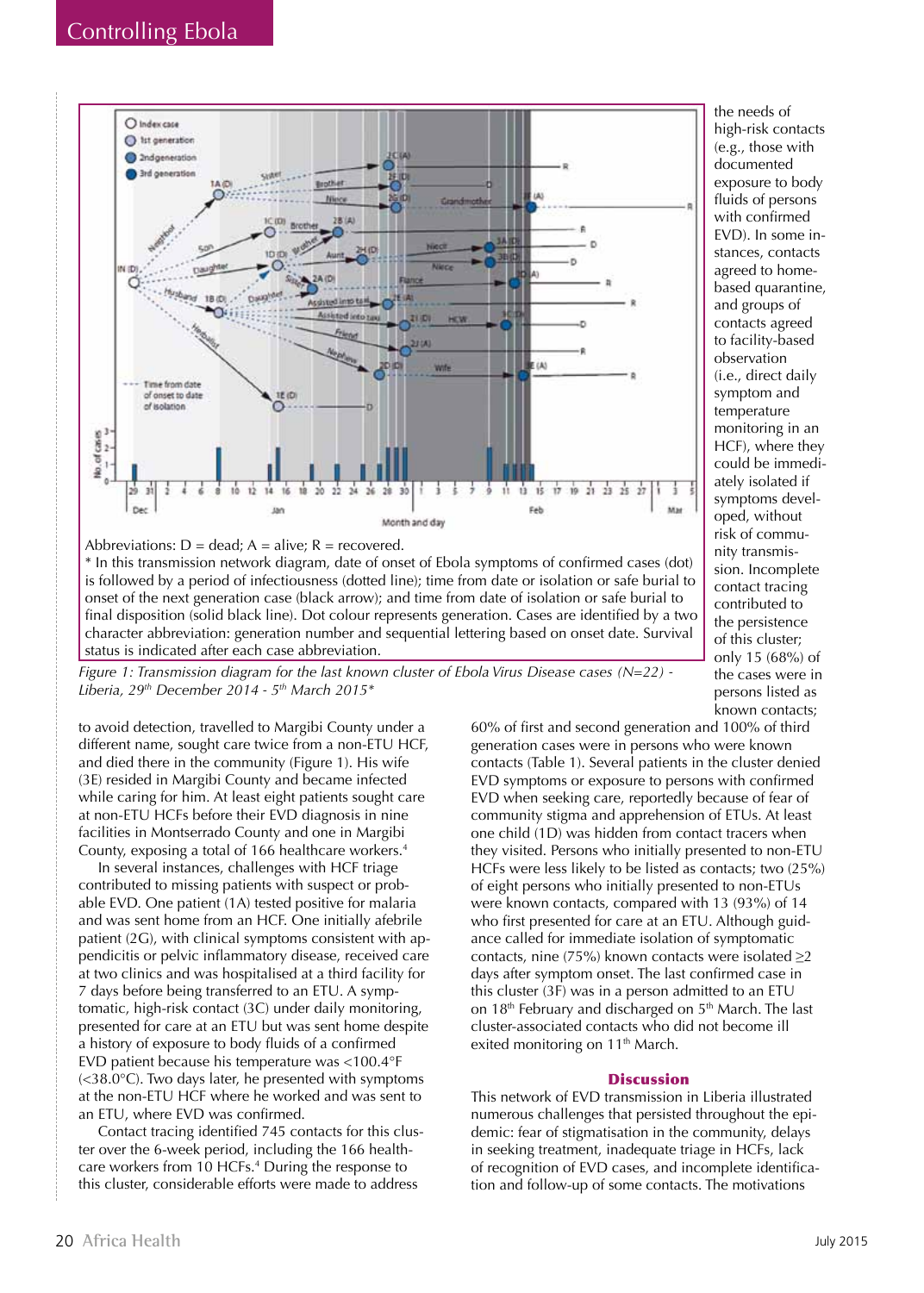| Characteristic                                                                  | <b>Transmission generation</b> |                |                 |                |
|---------------------------------------------------------------------------------|--------------------------------|----------------|-----------------|----------------|
|                                                                                 | <b>Total</b><br>$(N=22)^*$     | 1st<br>$(n=5)$ | 2nd<br>$(n=10)$ | 3rd<br>$(n=6)$ |
| Average age (years) (range)                                                     | $36(10-60)$                    | $32(10-60)$    | $34(13 - 55)$   | 41 $(24-58)$   |
| Average no. of symptomatic days in the community (range)                        | $4.2(0-11)$                    | $6(2-11)$      | $4.7(1-11)$     | $1.5(0-4)$     |
| Female                                                                          | 12                             | 2              | 5               | 4              |
| <b>Survived</b>                                                                 | $\overline{7}$                 | $\Omega$       | 4               | 3              |
| <b>Transmission location</b>                                                    |                                |                |                 |                |
| Montserrado County, Sector 2                                                    | 18                             | 5              | 8               | $\overline{4}$ |
| Montserrado County, Sector 4                                                    | 3                              | $\Omega$       | 2               |                |
| Margibi County                                                                  |                                | $\Omega$       | 0               |                |
| Initially listed as contact                                                     | 15                             | 3              | 6               | 6              |
| Visited non-ETU while symptomatic                                               | 8                              | $\overline{2}$ | 4               |                |
| <b>Abbreviation:</b> $ETU =$ Ebola treatment unit.<br>* Includes index patient. |                                |                |                 |                |

*Table 1: Characteristics of patients with Ebola Virus Disease (EVD) in the last known cluster of EVD (N=22\*), by transmission generation - Liberia, January - February 2015.*

for denying EVD symptoms and resisting treatment are complex, but include stigma, fear, and denial related to possible EVD infection, mistrust of ETUs, and low medical literacy. Despite the widespread availability of ETUs in Montserrado County, some persons opted for care at distant ETUs or care in non-ETU settings, where, consequently, large numbers of healthcare workers were exposed. Delayed treatment might have contributed to worse outcomes in the first two transmission generations compared with the last generation, when patients sought care more promptly. Triage systems did not fully prevent EVD patients from being admitted to HCFs

rather than ETUs. Despite these challenges, the last cluster of EVD in Liberia was controlled because of successful implementation of known effective EVD control strategies, including early detection of new cases; identification, daily monitoring, and support of contacts in acceptable settings; effective triage within the healthcare system; and rapid isolation of symptomatic contacts.2,3

To improve case investigations and contact tracing, Montserrado County had coincidentally decentralised management of outbreak activities in the four geographic sectors. This decentralised, 'sector' approach might have reduced the risk for community transmission. Each geographic sector had multidisciplinary teams led by coordinators located in each sector to manage and coordinate outbreak response activities at the sector, zone, and block level. Sector teams were empowered to make decisions related to control activities locally, and this enabled flexible adaptation of accepted outbreak control principles to fit local circumstances. Strategies included the use of home-based and community quarantine and facility-based observation, with provision of basic needs and psychosocial support, active case-finding, and outreach to religious and community leaders to allay the fears of affected households and community members. Although decentralisation of sector management presented initial communication and coordination challenges, the enhanced sector-based efforts resulted in more complete contact tracing, more prompt isolation of symptomatic patients in the second and third generations of transmission, increased survival, and reduced transmission in the community.



occurred in Margibi County. *Figure 2: Ebola Virus Disease (EVD) cases (N=21) in the last known cluster of EVD, by location and transmission generation - Montserrado County,\** 

*Liberia, January - February 2015.*